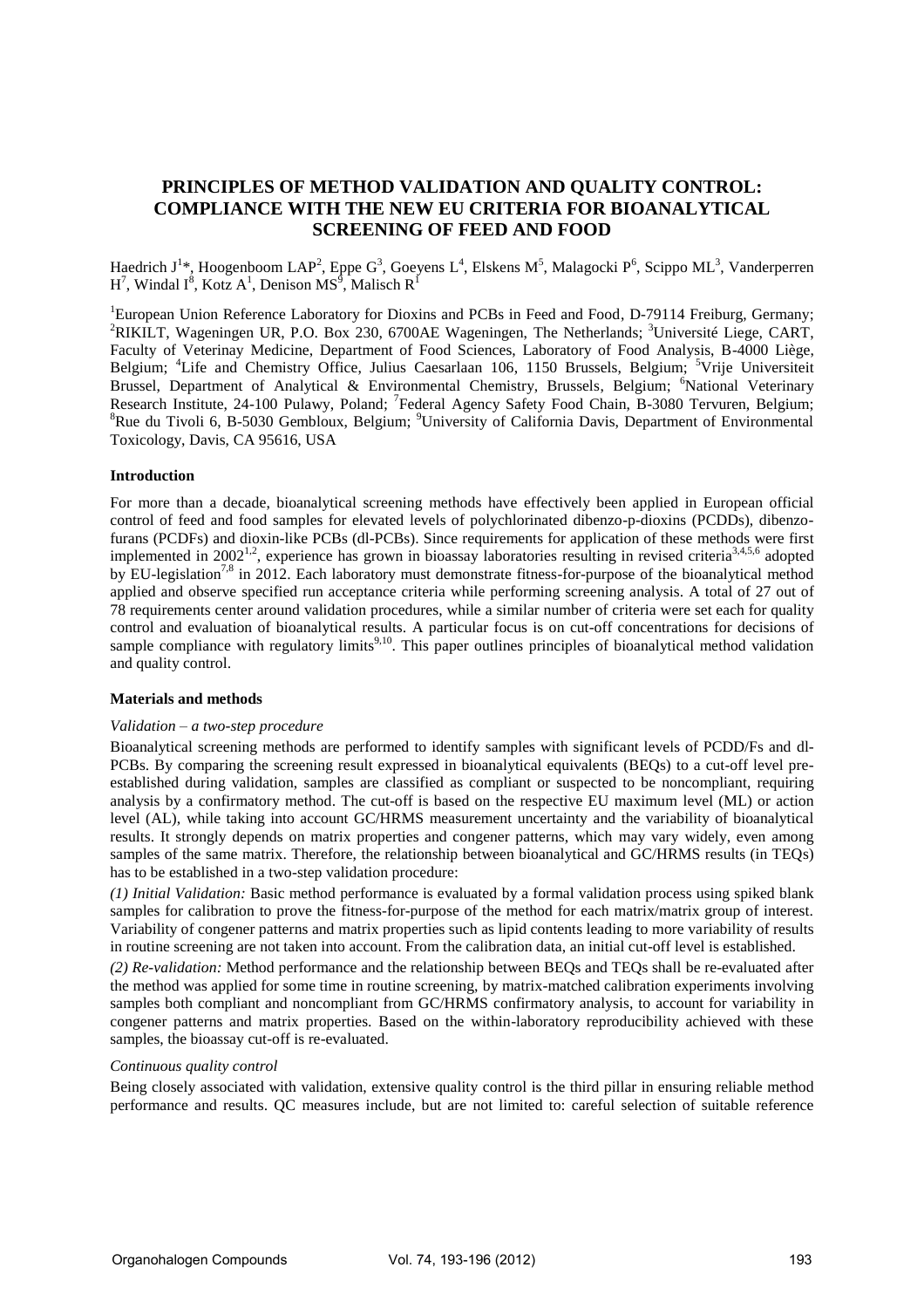samples, inclusion of a procedure (or matrix) blank and a recovery control (reference) sample in each series, correction of results from unknown samples for procedure blank and apparent recovery, monitoring of QC data over time in QC charts and evaluation of QC results, GC/HRMS confirmation of all suspected samples and of 2 to 10% of the samples declared compliant, and continuous successful participation in interlaboratory proficiency test (PT) studies. Laboratories applying bioanalytical methods for official purposes therefore require a close cooperation with laboratories using a confirmatory method, for method validation and on-going quality control.

A QC database shall be established for each sample matrix/matrix group of interest, containing: (1) GC/HRMS results of confirmed suspected and compliant samples (minimum of 20 samples per matrix), to be used in (re-) evaluation of: the BEQ-TEQ relationship, method performance (re-validation), cut-off concentrations and actual false-compliant rates; (2) results from inter-laboratory PT studies < 2x ML (optional). Re-evaluation of results collected in the database shall be performed whenever sufficient new data for a certain sample matrix have been included, or for any other relevant reason (e.g. if sample results with unusual congener patterns were included, etc.), being an on-going process.

#### *Method calibration*

Initial validation: Confirmed blank samples are spiked around the respective level of interest, generating 6 series of samples e.g. with concentrations 0x, 0.5x, 1x and 2x ML, for each relevant sample matrix. Use of spiked instead of incurred materials ensures that the cell response is not significantly influenced by co-extracted nonregulated AhR-agonists but is mainly due to Ah-receptor active dl-compounds present in the sample extract. Samples are submitted to extraction, clean-up and measurement in 6 consecutive series, providing within-lab reproducibility conditions for the 6 repetitions on each level.

Re-Validation: Calibration experiments are performed for each relevant sample matrix involving a minimum of 20 confirmed routine samples contaminated in a range from the GC/HRMS-LOQ up to approx. 2x the level of interest, taken from the QC database. Samples are submitted to extraction, clean-up and measurement.

Linear regression: Bioanalytical results (BEQ) are plotted vs GC/HRMS results (TEQ), and the calibration (regression) line and its 95%-prediction interval are calculated.

#### *Bioassay cut-off concentrations*

In GC/HRMS confirmatory analysis, only those samples exceeding the ML after correction for measurement uncertainty  $U_{DL}$  (e.g. 15%) will be considered noncompliant. The bioassay cut-off is therefore based on the GC/HRMS decision limit (DL) and is calculated as lower endpoint of the distribution of bioanalytical results  $(RSD_R \leq 25\%$ , see below) corresponding to DL (figures 1 and 2). Mathematically, the cut-off is obtained from the lower band of the one-sided prediction interval at  $x_{DL}$ , as the BEQ-level above which 95% of the area under the Gaussian normal distribution curve of the response variables corresponding to  $x<sub>DL</sub>$  are located:

*Bioassay cut-off* = 
$$
\overline{y}_{DL} - s_{y,x} * t_{\alpha, f=m-2} \sqrt{1 + (x_{DL} - x)^2 / \varrho_{xx}},
$$
 with  $Q_{xx} = \sum_{j=1}^{m} (x_j - x)^2$ ,

m: number of calibration experiments, n: number of replicates,  $\overline{y}_{\text{DL}}$ : mean y-value from n repetitions at  $x_{\text{DL}}$ ,  $s_{y,x}$ : residual standard deviation,  $t_{\alpha, f=m-2}$  ( $\alpha = 5\%$ , one-sided): student factor, the 95% level of confidence implying a false-compliant rate  $< 5\%$ . With this approach, cut-off levels may be estimated both from initial and from revalidation data. Bioassay cut-offs may in practice often be close to 2/3 of the ML, i.e. they may be corresponding to the current AL (figure 2). Alternative methods for establishing cut-off concentrations are also available  $3,4$ however these do not provide full information on method performance as available from calibration experiments.

## *Restrictions to cut-off concentrations*

During initial validation, the within-laboratory reproducibility  $(RSD<sub>R</sub>)$  of the screening method may be below 25% leading to a cut-off (in BEQ) close to or even above the permitted maximum level (in TEQ). In those cases, a modified (lower) cut-off must be calculated based on a  $RSD<sub>R</sub>$  of 25%, to account for increased variability of sample results expected in routine, due to the large variety of matrix properties and congener patterns potentially present in unknown samples. Only this modified cut-off may then be applied in routine screening to avoid falsecompliant results. Cut-off concentrations should be re-evaluated in a re-validation procedure as soon as a minimum of 20 confirmed sample results covering a range up to approximately 2xML have become available. Bioassay cut-off levels are matrix/matrix group-related and to be applied during screening only to results of those sample matrices they were previously established for.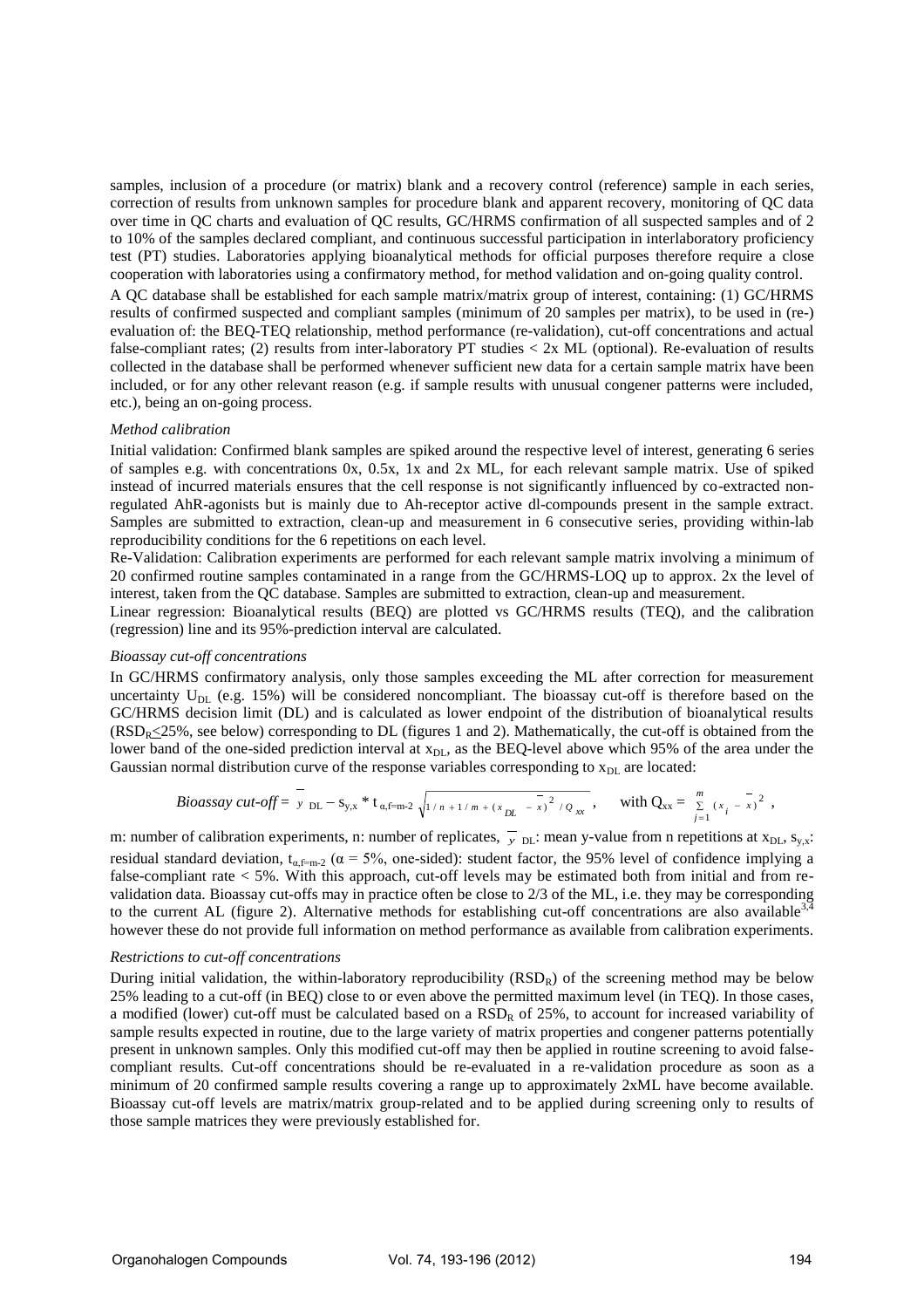

*Figure 1.* Initial validation: Exemplary calibration data (spiked samples), regression line, 95% prediction interval and preliminary bioassay cut-off concentration. U<sub>DL</sub>: GC/HRMS expanded measurement uncertainty at DL



*Figure 2.* Re-validation: Exemplary calibration data (confirmed samples), regression line, 95% prediction interval and bioassay cut-off concentration. U<sub>DL</sub>: GC/HRMS expanded measurement uncertainty at DL

# **Results and discussion**

### *Verification of method performance criteria*

Bioanalytical data included in method calibration during initial and re-validation must comply with the new run acceptance criteria. Restrictions related to assay performance (triplicate-CVs, standard curve, assay working range) apply. An estimate of TEQ-levels may be reported in BEQs only if they are at least by a factor of three above the procedure blanks. Estimated levels in unknown and recovery control samples must be corrected for the procedure (or matrix) blank value. Subsequently, sample results are corrected for the recovery estimated from the recovery control sample. For this, apparent recoveries must be within required ranges. Several required method performance criteria may then be verified from the calibration data sets acquired during initial validation